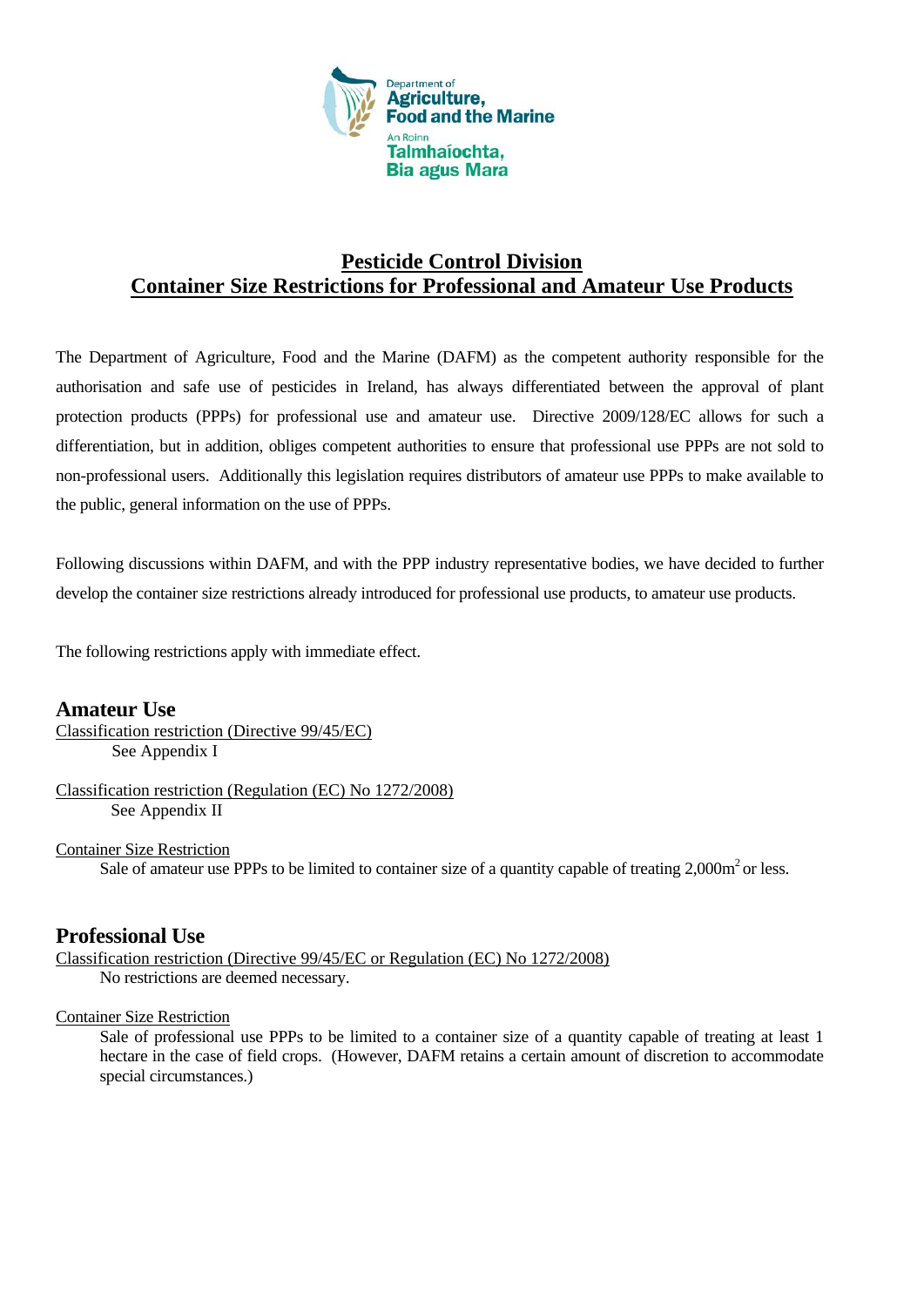| <b>Interim arrangements and timetable</b>                                                                                                                                                                                                          |                       |  |  |  |
|----------------------------------------------------------------------------------------------------------------------------------------------------------------------------------------------------------------------------------------------------|-----------------------|--|--|--|
| <b>Action</b>                                                                                                                                                                                                                                      | Implementation        |  |  |  |
| Product approval documents to apply container size<br>restrictions.                                                                                                                                                                                | Immediately           |  |  |  |
| New product entering the supply chain to adhere to size<br>restrictions. i.e., from the approval holder.                                                                                                                                           | $1st$ January, 2015   |  |  |  |
| Existing product and product entering the supply chain (not<br>conforming to the new container size restrictions) from the<br>$8th$ July, 2014 to 1 <sup>st</sup> January, 2015 may be sold by <b>retail</b><br>trade until $31st$ December, 2015. | $31st$ December, 2015 |  |  |  |

DAFM will endeavour to cooperate with authorisation holders to ensure that products are accommodated in either of the two streams (amateur or professional). In some instances, authorisation holders may need or may wish to obtain identical ("back to back") approvals for one stream or the other and this can be facilitated by DAFM and handled expeditiously.

**8th July 2014**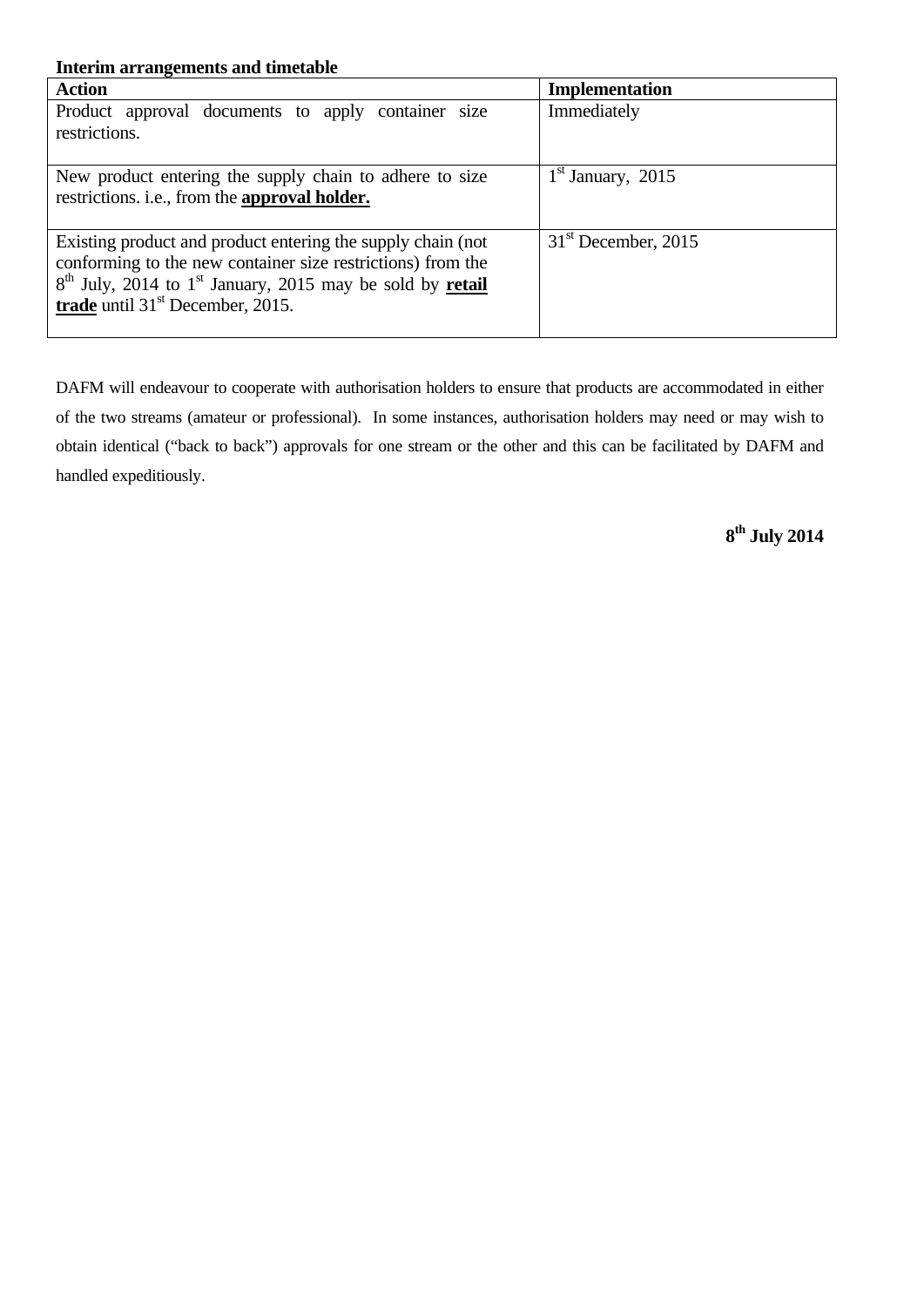# **Appendix I**

| PPPs with the following human toxicology classification are not considered appropriate for amateur use<br>and therefore will not be registered as such: |                     |                                                                         |                                                                                                                                                                                                   |  |
|---------------------------------------------------------------------------------------------------------------------------------------------------------|---------------------|-------------------------------------------------------------------------|---------------------------------------------------------------------------------------------------------------------------------------------------------------------------------------------------|--|
| <b>Acute Toxicity</b>                                                                                                                                   |                     |                                                                         |                                                                                                                                                                                                   |  |
| <b>Toxic</b>                                                                                                                                            |                     | R <sub>23</sub><br><b>R24</b><br><b>R25</b><br><b>R39</b><br><b>R48</b> | <b>Toxic by inhalation</b><br>Toxic in contact with skin<br><b>Toxic if swallowed</b><br>Danger of very serious irreversible effects                                                              |  |
| <b>Very Toxic</b>                                                                                                                                       | т<br>$\mathbf{T}^+$ | <b>R26</b><br>R27<br><b>R28</b><br><b>R39</b>                           | Danger of serious damage to health by prolonged exposure<br>Very toxic by inhalation<br>Very toxic in contact with skin<br>Very toxic if swallowed<br>Danger of very serious irreversible effects |  |
| Corrosive                                                                                                                                               | C                   | <b>R34</b><br><b>R35</b>                                                | <b>Causes burns</b><br><b>Causes severe burns</b>                                                                                                                                                 |  |
| <b>Irritant</b>                                                                                                                                         | Xi                  | <b>R41</b><br><b>R42</b><br><b>R43</b>                                  | Risk of serious damage to eyes<br>May cause sensitization by inhalation<br>May cause sensitization by skin contact Cat 1A                                                                         |  |
| <b>Chronic Toxicity</b>                                                                                                                                 |                     |                                                                         |                                                                                                                                                                                                   |  |
| Carcinogenicity                                                                                                                                         | т                   | <b>R45</b><br><b>R49</b>                                                | May cause cancer<br>May cause heritable genetic damage                                                                                                                                            |  |
| Carcinogenicity                                                                                                                                         | Xn                  | <b>R40</b>                                                              | Limited evidence of a carcinogenic effect                                                                                                                                                         |  |
| <b>Mutagenicity</b>                                                                                                                                     | т                   | <b>R46</b>                                                              | May cause heritable genetic damage                                                                                                                                                                |  |
| <b>Mutagenicity</b>                                                                                                                                     | Xn                  | <b>R68</b>                                                              | Possible risk of irreversible effects                                                                                                                                                             |  |
| <b>Toxic</b><br>to<br><b>Reproduction</b>                                                                                                               | T                   | <b>R60</b><br><b>R61</b>                                                | May impair fertility<br>May cause harm to the unborn child                                                                                                                                        |  |
| <b>Toxic</b><br>to<br><b>Reproduction</b>                                                                                                               | Xn                  | <b>R62</b><br><b>R63</b>                                                | Possible risk of impaired fertility<br>Possible risk of harm to the unborn child                                                                                                                  |  |